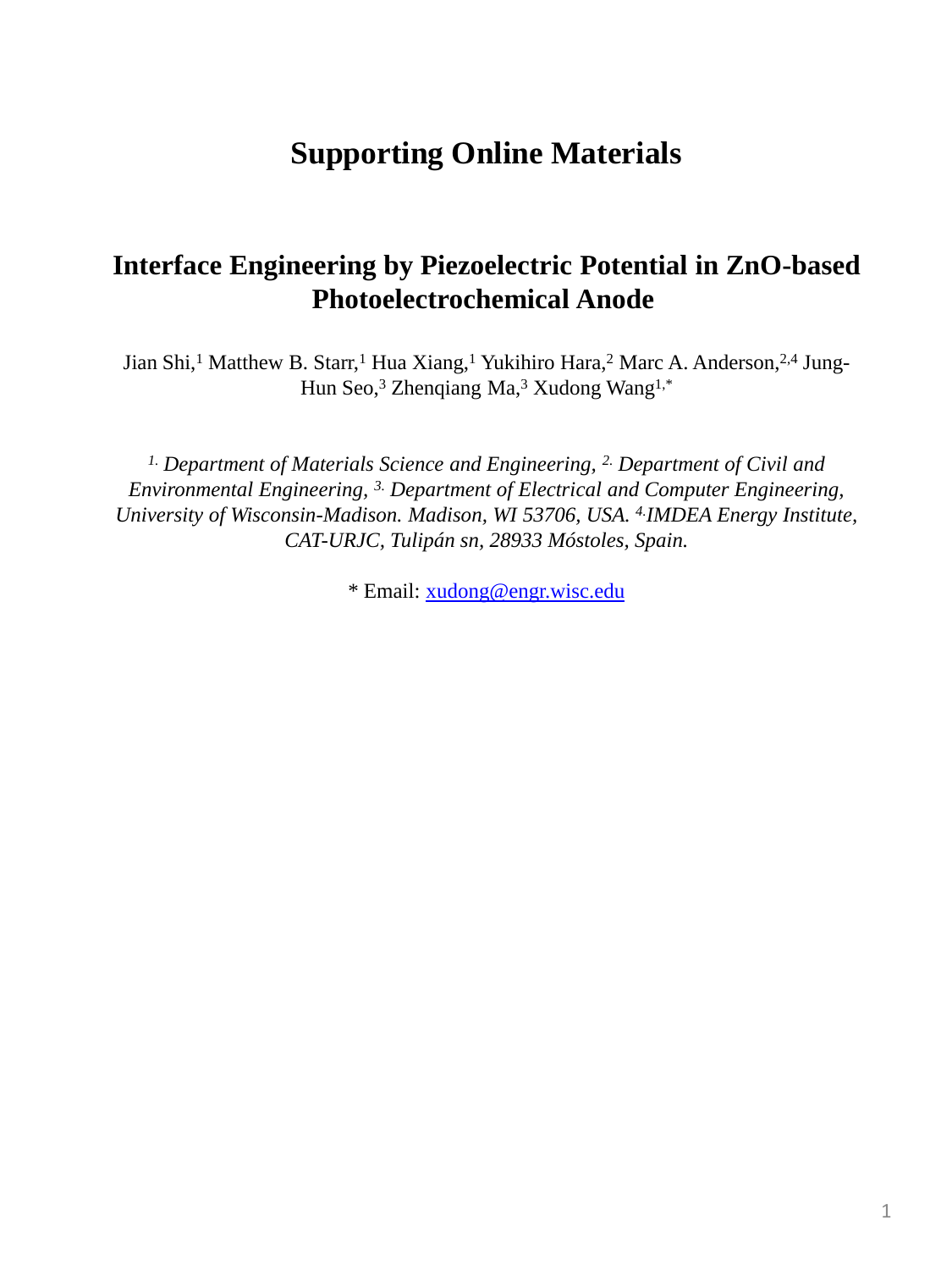## **Experimental Details:**

*Materials:* ZnO film was deposited in a home-made RF sputtering system. Prior to deposition, the as-received ITO/PET substrate (from Multek; ITO layer is 200 nm thick and PET is 75 µm thick) was cleaned by acetone, ethanol and DI water in sequence and dried by  $N_2$ . A 2 inch  $\times$  2 inch substrate was used for ZnO sputtering at a pressure of  $1.5 \times 10^{-3}$  Torr under Ar (50 sccm) and  $O_2$  (15 sccm) flow. The RF power for sputtering was kept at 80 W. Deposition was paused every 30 minutes for a 30-minute period to prevent overheating the substrate. The total deposition time was 150 minutes for a thickness of  $\sim$ 1 µm.

*Device fabrication:* The as deposited ZnO/ITO/PET sample was cut into a 20 mm  $\times$ 10 mm piece and then glued on a PMMA cantilever with dimensions of 73 mm  $\times$  8  $mm \times 1.3 \text{ mm}$ . The cantilever was anchored on a home-made PMMA clamp, where the working area of the ZnO/ITO/PET piece is right above the clamped point. Thus, the strain experienced by ZnO can be quantified via the traditional cantilever model. The ITO electrode was wired by a highly-flexible Au wire to a fixed electrode pad where the strain is always zero, through which the working electrode port of potentiostat was connected. The Au wire and all the exposed ITO area was completely and seamlessly sealed by epoxy. Most ZnO surface was also covered by epoxy and only an area of 2 mm  $\times$  1 mm was exposed for PEC reactions.

*PZ-PEC measurement:* The cantilever system was loaded into a 1L glass beaker that was half-filled with 0.5 M  $K_2SO_4$  aqueous solution. The measurement was conducted via a three-electrode system, in which a saturated calomel electrode (SCE) was used as the reference electrode, a Pt gauze as the counter electrode, and  $ZnO/ITO/PET$  as the working electrode. Potentiostat (Solartron<sup>®</sup> SI 1287) was applied to control and monitor the PZ-PEC process.  $N_2$  gas was purged through the cell during the measurement to instantaneously flush away  $O_2$  from the working electrode and  $H_2$  from the counter electrode. A light source was provided by a 500W Hg (Xe) arc lamp (Oriel, 66142). A liquid water filter (Oriel, 6123NS) was applied to eliminate the IR light heating effect on electrolyte. During the measurement, the ZnO side of sample was facing the light source. A speedcontrolled motor with wedged shaft drove the dynamic and static bending of the PMMA cantilever. Distance between shaft and cantilever was tuned for creating different strains.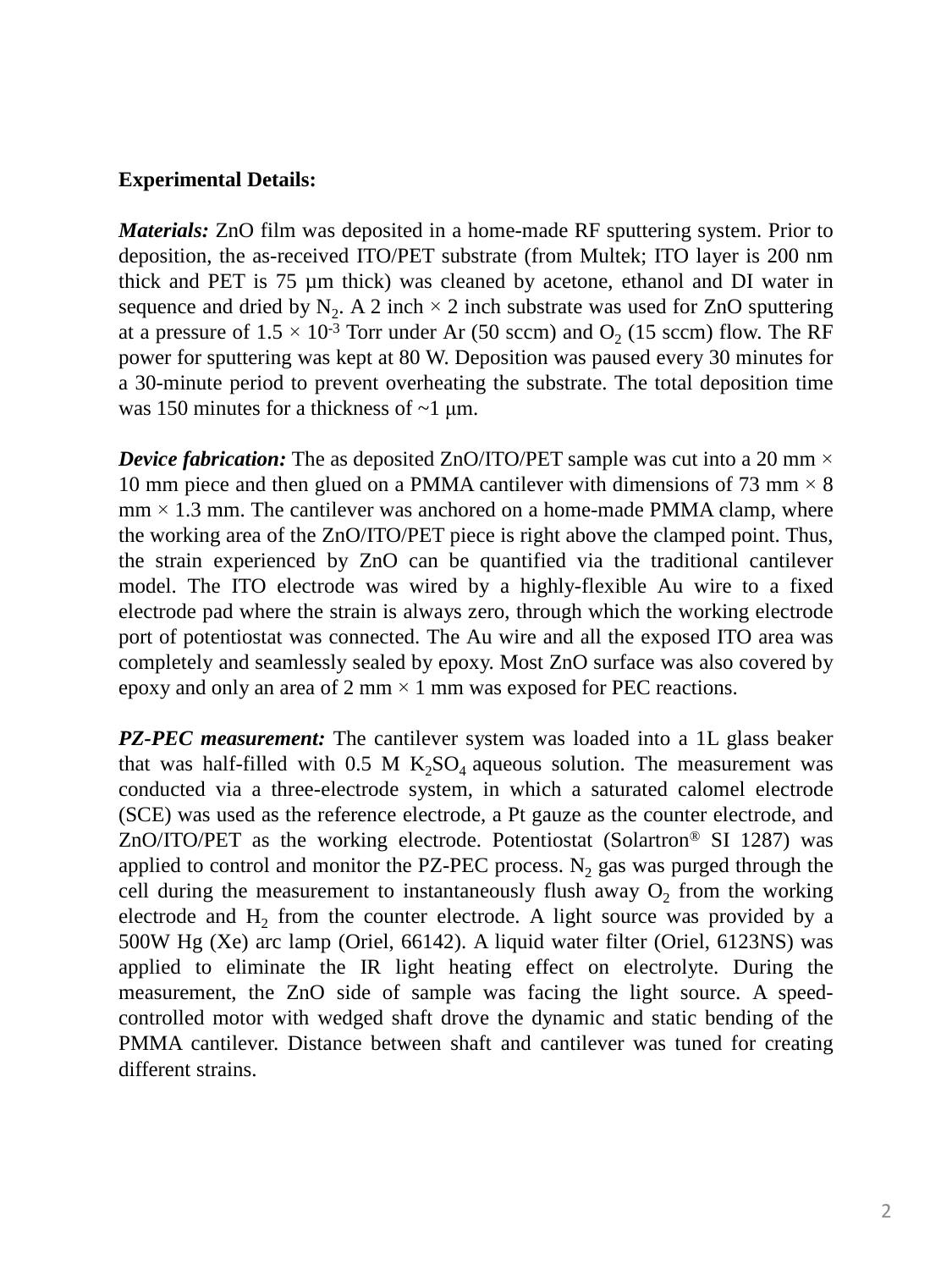

**Figure S1. Piezoelectric polarization characterization.** Piezoelectric potential produced by the ZnO film deposited on an ITO substrate when subjected to compressive (-0.1%) **A.** and tensile (0.1%) **B.** strain. The potential was measured in air under illumination of 50 mW cm<sup>-2</sup>.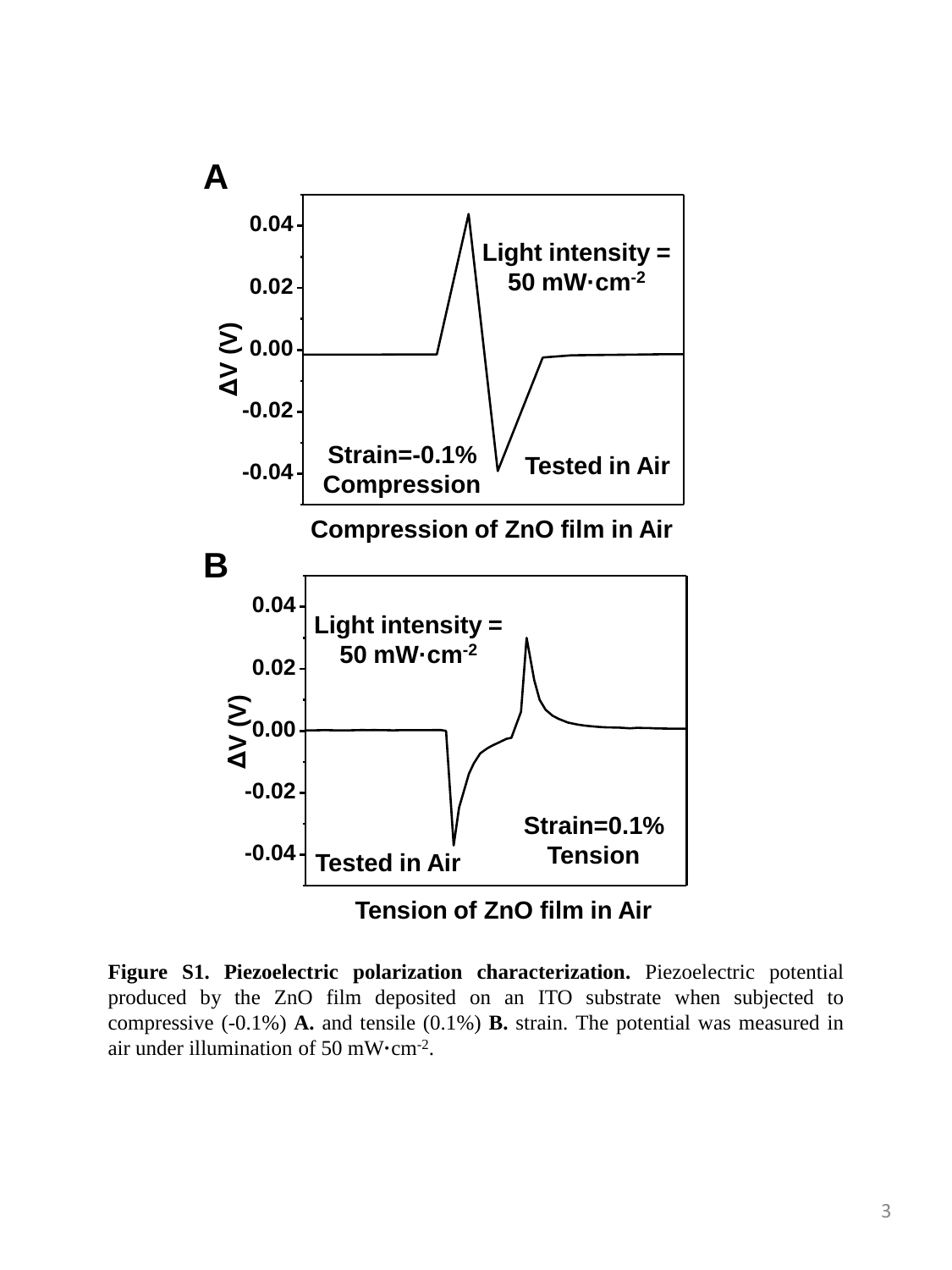

**Figure S2.** Efficiency versus bias potential of ZnO PZ-PEC measured under different strains. The light intensity was 100 mW cm<sup>-2</sup>. When 0.21% strain was applied toward ZnO anode, the maximum efficiency increased by  $\sim$ 10.2% compared to the efficiency at zero strain. 8.5% maximum efficiency decrease was observed when -0.21% strain was applied.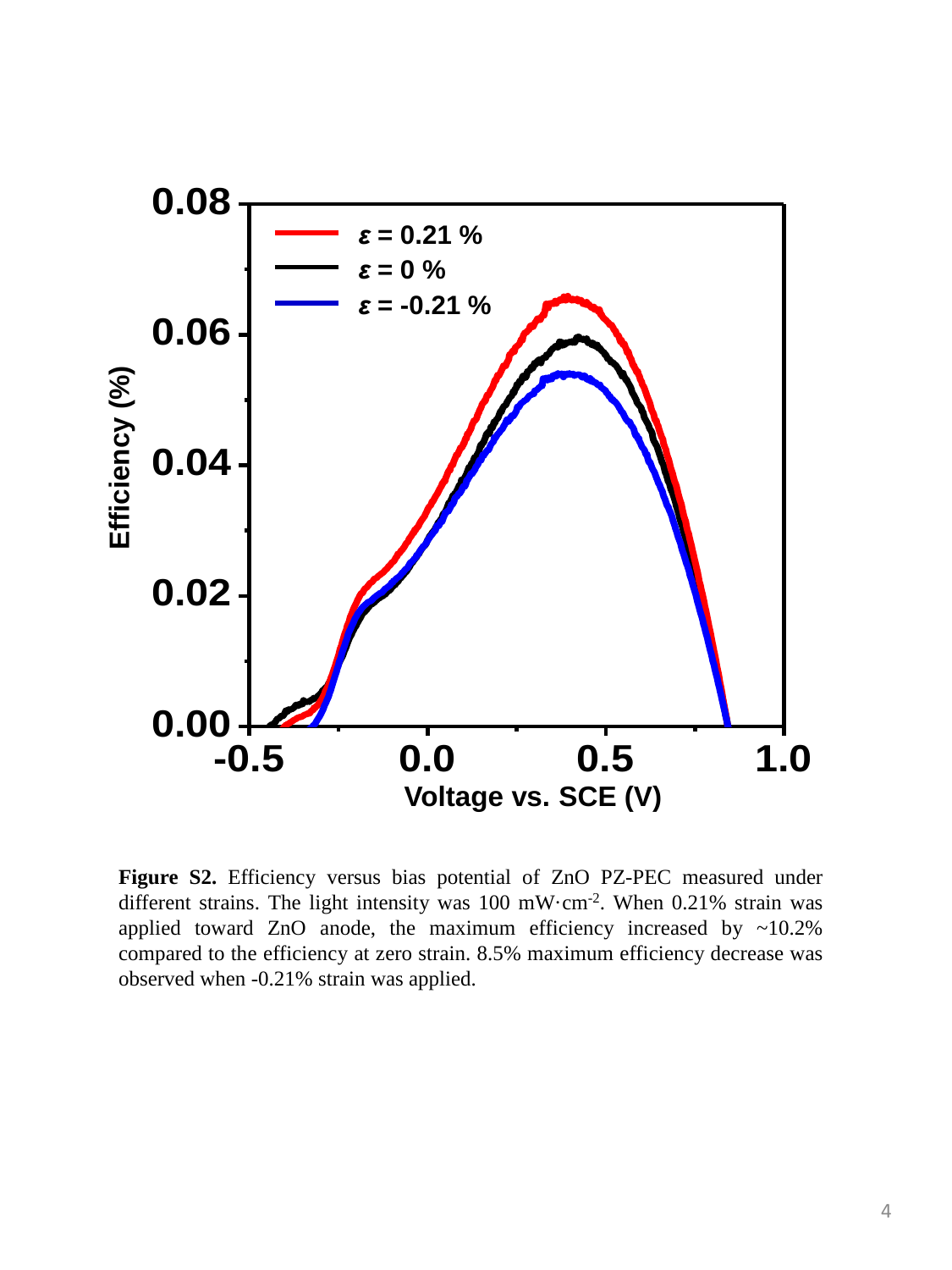

**Figure S3. Stability characterization of**  $J_{\text{ph}}$  **variation. A.** A constant  $J_{\text{ph}}$  reduction of 31 µA/cm<sup>2</sup> was recorded when the PEC anode was under a constant compressive strain of -0.1%. The illumination intensity was 100 mW/cm<sup>2</sup>. **B.**  $J_{ph}$  increased by 14  $\mu$ A/cm<sup>2</sup> when a tensile strain of 0.1% was applied under an illumination of 50 mW/cm<sup>2</sup>.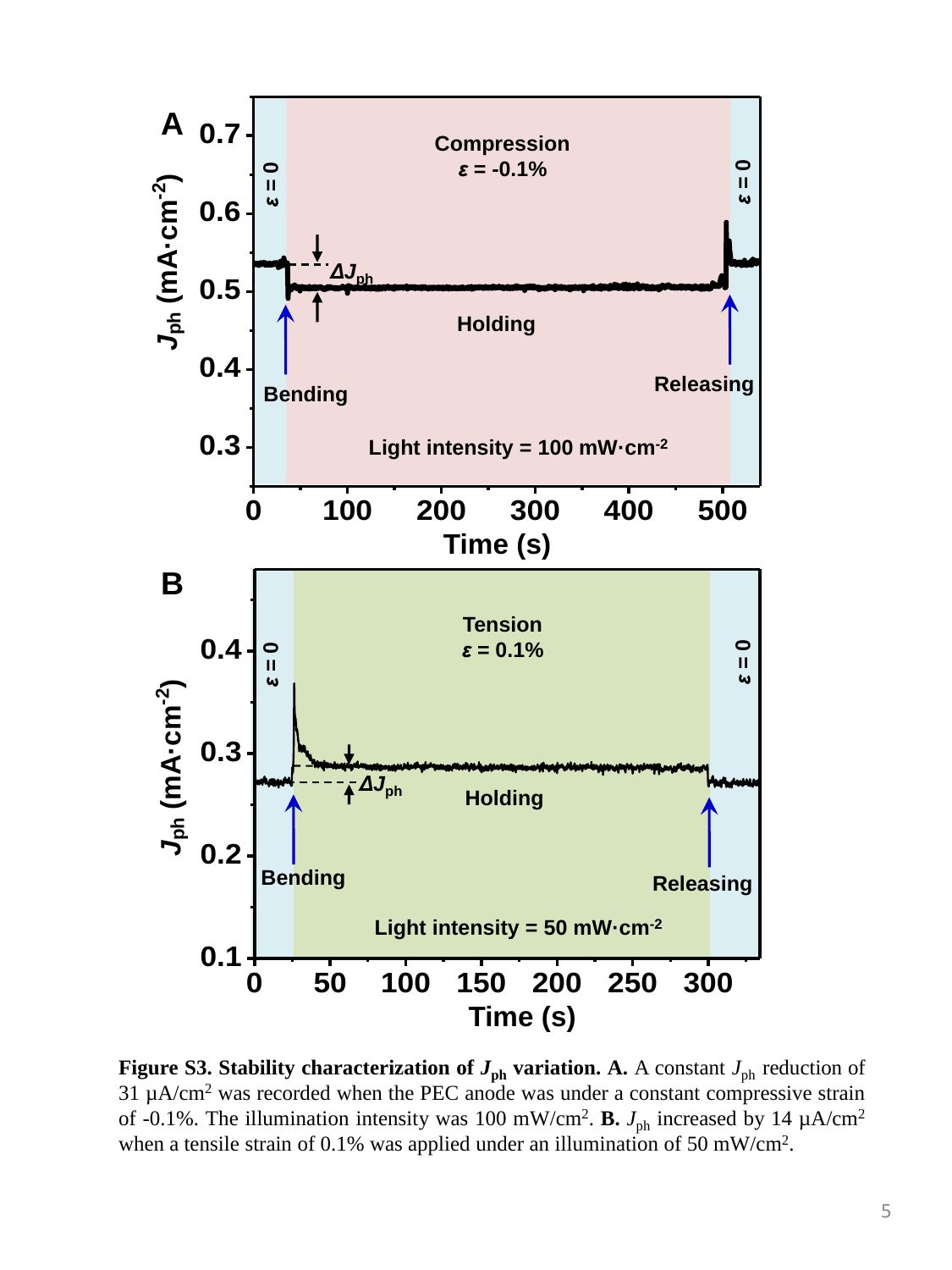

**Figure S4. Control experiments on TiO<sup>2</sup> -based photoanode. A.** *J*ph and dark current when the  $TiO<sub>2</sub>$  anode was subjected to compressive and tensile strains. No noticeable current density change could be observed. **B.-E.** Zoom-in of  $J_{ph}$  at the moments when tensile strain was applied **B.** and released **C.** and compressive strain was applied **D.** and released **E.**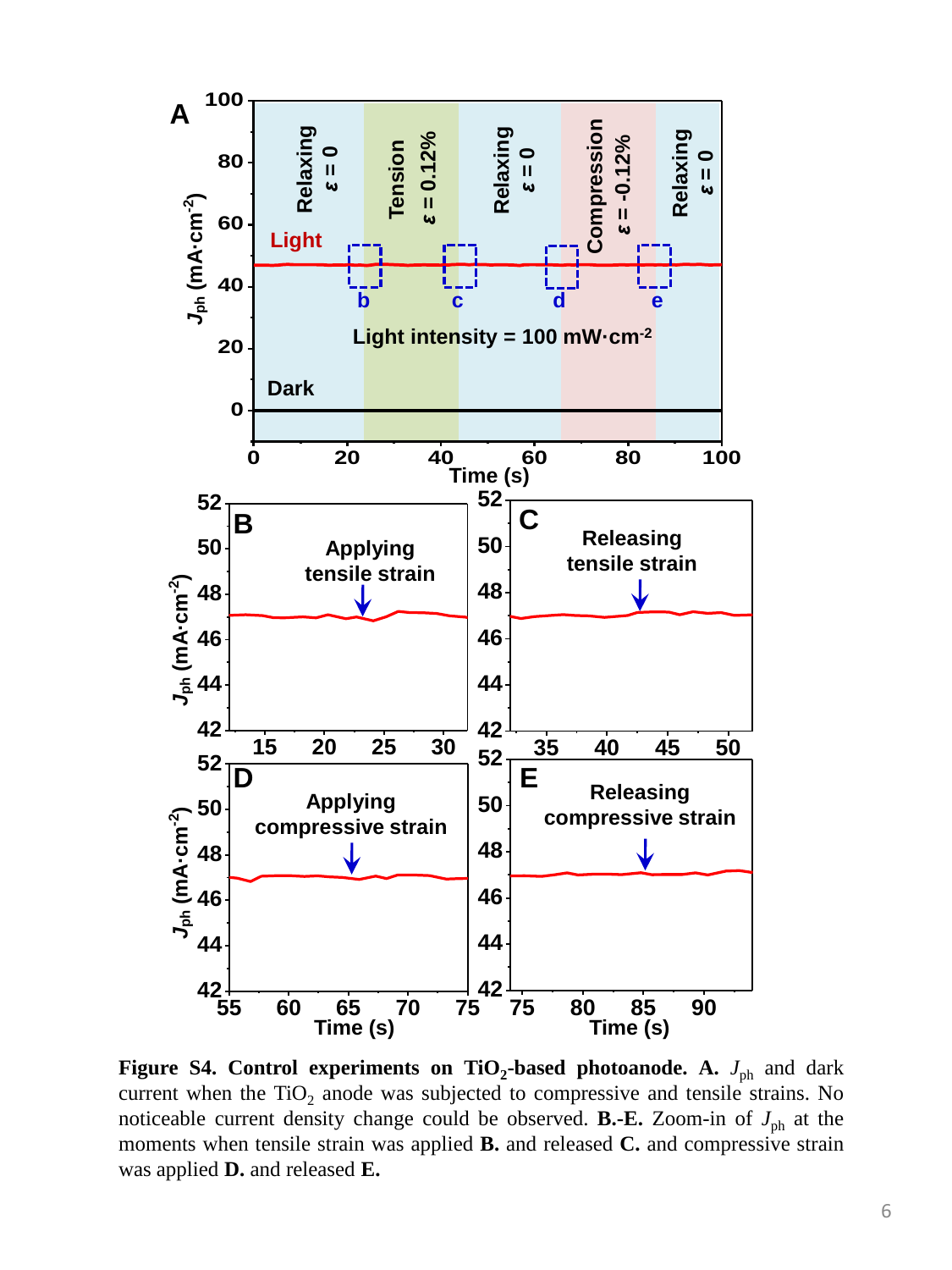

**Figure S5. Piezoelectric potential measurements from strained ZnO anode. A.** Piezoelectric potential measured from ZnO PZ-PEC inside  $0.5$  M  $K_2SO_4$  solution. The piezoelectric potential exhibited a linear relationship with the applied strain and the light intensity was 50 mW/cm<sup>2</sup> . **B.** Piezoelectric potential measured from ZnO PZ-PEC under different light intensities and the same compressive strain. Higher light intensity resulted in lower piezoelectric potential. **C.** Typical piezoelectric potential spikes recorded under different light intensities, where the compressive strain was kept the same -0.1%.